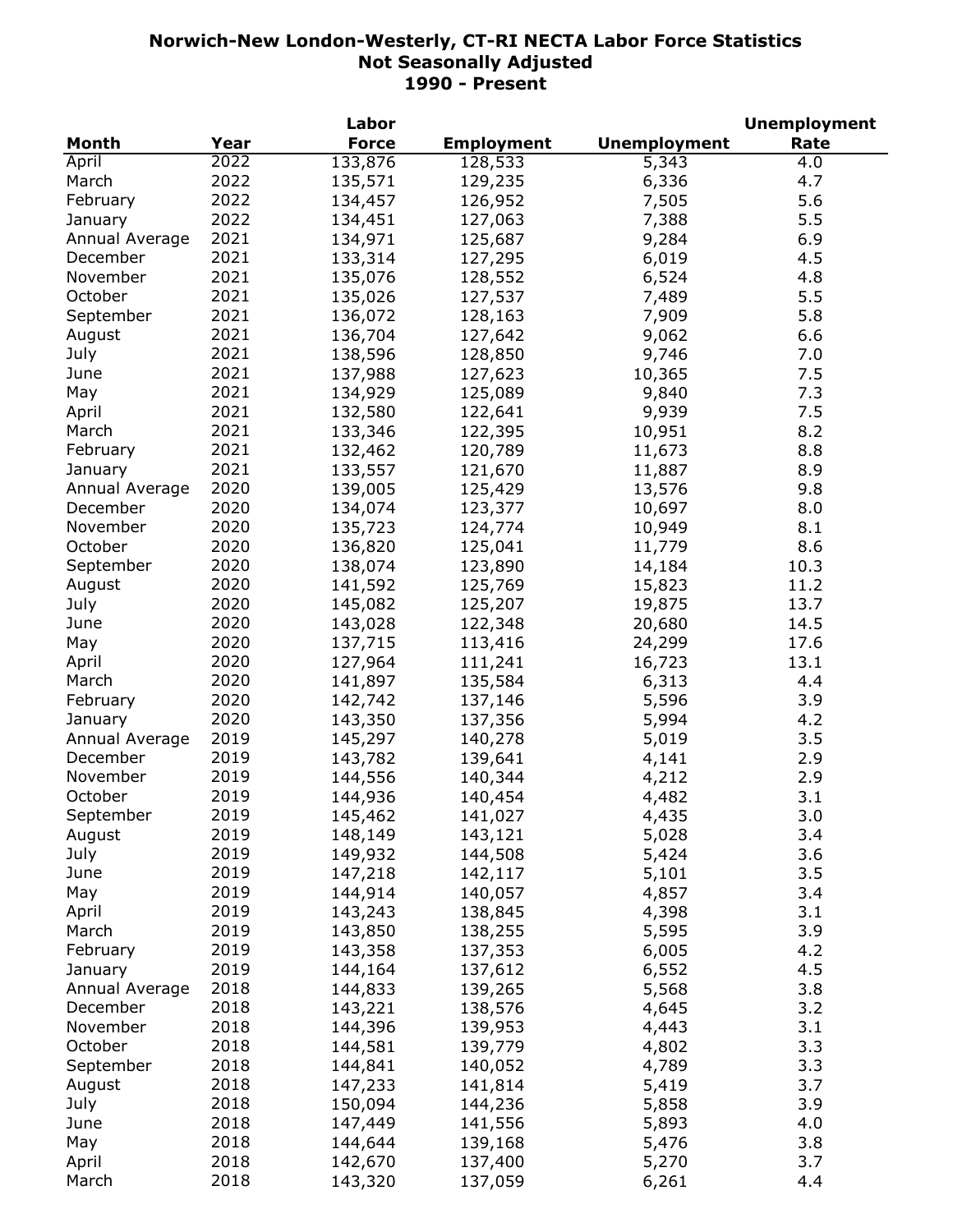|                |      | Labor        |                   |                     | <b>Unemployment</b> |
|----------------|------|--------------|-------------------|---------------------|---------------------|
| <b>Month</b>   | Year | <b>Force</b> | <b>Employment</b> | <b>Unemployment</b> | Rate                |
| February       | 2018 | 142,876      | 135,975           | 6,901               | 4.8                 |
| January        | 2018 | 142,667      | 135,606           | 7,061               | 4.9                 |
| Annual Average | 2017 | 145,131      | 138,824           | 6,307               | 4.3                 |
| December       | 2017 | 142,630      | 137,268           | 5,362               | 3.8                 |
| November       | 2017 | 143,997      | 138,621           | 5,376               | 3.7                 |
| October        | 2017 | 144,455      | 138,772           | 5,683               | 3.9                 |
| September      | 2017 | 145,234      | 139,450           | 5,784               | 4.0                 |
| August         | 2017 | 147,694      | 141,344           | 6,350               | 4.3                 |
| July           | 2017 | 149,899      | 143,227           | 6,672               | 4.5                 |
| June           | 2017 | 147,715      | 141,319           | 6,396               | 4.3                 |
| May            | 2017 | 145,187      | 138,901           | 6,286               | 4.3                 |
|                | 2017 |              |                   |                     | 4.1                 |
| April          |      | 143,873      | 137,957           | 5,916               |                     |
| March          | 2017 | 144,129      | 137,453           | 6,676               | 4.6                 |
| February       | 2017 | 143,071      | 135,628           | 7,443               | 5.2                 |
| January        | 2017 | 143,692      | 135,952           | 7,740               | 5.4                 |
| Annual Average | 2016 | 141,602      | 134,520           | 7,082               | 5.0                 |
| December       | 2016 | 140,417      | 134,536           | 5,881               | 4.2                 |
| November       | 2016 | 141,511      | 135,699           | 5,812               | 4.1                 |
| October        | 2016 | 141,511      | 135,091           | 6,420               | 4.5                 |
| September      | 2016 | 141,848      | 135,279           | 6,569               | 4.6                 |
| August         | 2016 | 144,481      | 137,357           | 7,124               | 4.9                 |
| July           | 2016 | 146,355      | 138,954           | 7,401               | 5.1                 |
| June           | 2016 | 143,874      | 136,454           | 7,420               | 5.2                 |
| May            | 2016 | 141,293      | 134,331           | 6,962               | 4.9                 |
| April          | 2016 | 139,531      | 132,800           | 6,731               | 4.8                 |
| March          | 2016 | 139,871      | 132,016           | 7,855               | 5.6                 |
| February       | 2016 | 138,996      | 130,730           | 8,266               | 5.9                 |
| January        | 2016 | 139,535      | 130,998           | 8,537               | 6.1                 |
| Annual Average | 2015 | 141,952      | 133,316           | 8,636               | 6.1                 |
| December       | 2015 | 139,338      | 132,010           | 7,328               | 5.3                 |
| November       | 2015 | 140,228      | 132,715           | 7,513               | 5.4                 |
| October        | 2015 | 140,995      | 133,240           | 7,755               | 5.5                 |
| September      | 2015 | 141,778      | 133,982           | 7,796               | 5.5                 |
| August         | 2015 | 144,700      | 136,239           | 8,461               | 5.8                 |
| July           | 2015 | 145,952      | 136,959           | 8,993               | 6.2                 |
| June           | 2015 | 145,023      | 136,178           | 8,845               | 6.1                 |
| May            | 2015 | 143,137      | 134,233           | 8,904               | 6.2                 |
| April          | 2015 | 140,378      | 131,905           | 8,473               | 6.0                 |
| March          | 2015 | 140,458      | 131,190           | 9,268               | 6.6                 |
| February       | 2015 | 140,347      | 130,413           | 9,934               | 7.1                 |
|                | 2015 |              |                   |                     |                     |
| January        |      | 141,083      | 130,727           | 10,356              | 7.3                 |
| Annual Average | 2014 | 142,642      | 132,426           | 10,216              | 7.2                 |
| December       | 2014 | 139,898      | 131,348           | 8,550               | 6.1                 |
| November       | 2014 | 141,247      | 132,137           | 9,110               | 6.4                 |
| October        | 2014 | 142,097      | 132,855           | 9,242               | 6.5                 |
| September      | 2014 | 142,694      | 133,226           | 9,468               | 6.6                 |
| August         | 2014 | 146,069      | 135,648           | 10,421              | 7.1                 |
| July           | 2014 | 147,427      | 136,625           | 10,802              | 7.3                 |
| June           | 2014 | 145,490      | 135,132           | 10,358              | 7.1                 |
| May            | 2014 | 143,338      | 133,052           | 10,286              | 7.2                 |
| April          | 2014 | 140,421      | 130,898           | 9,523               | 6.8                 |
| March          | 2014 | 141,214      | 129,998           | 11,216              | 7.9                 |
| February       | 2014 | 140,649      | 128,908           | 11,741              | 8.3                 |
| January        | 2014 | 141,151      | 129,280           | 11,871              | 8.4                 |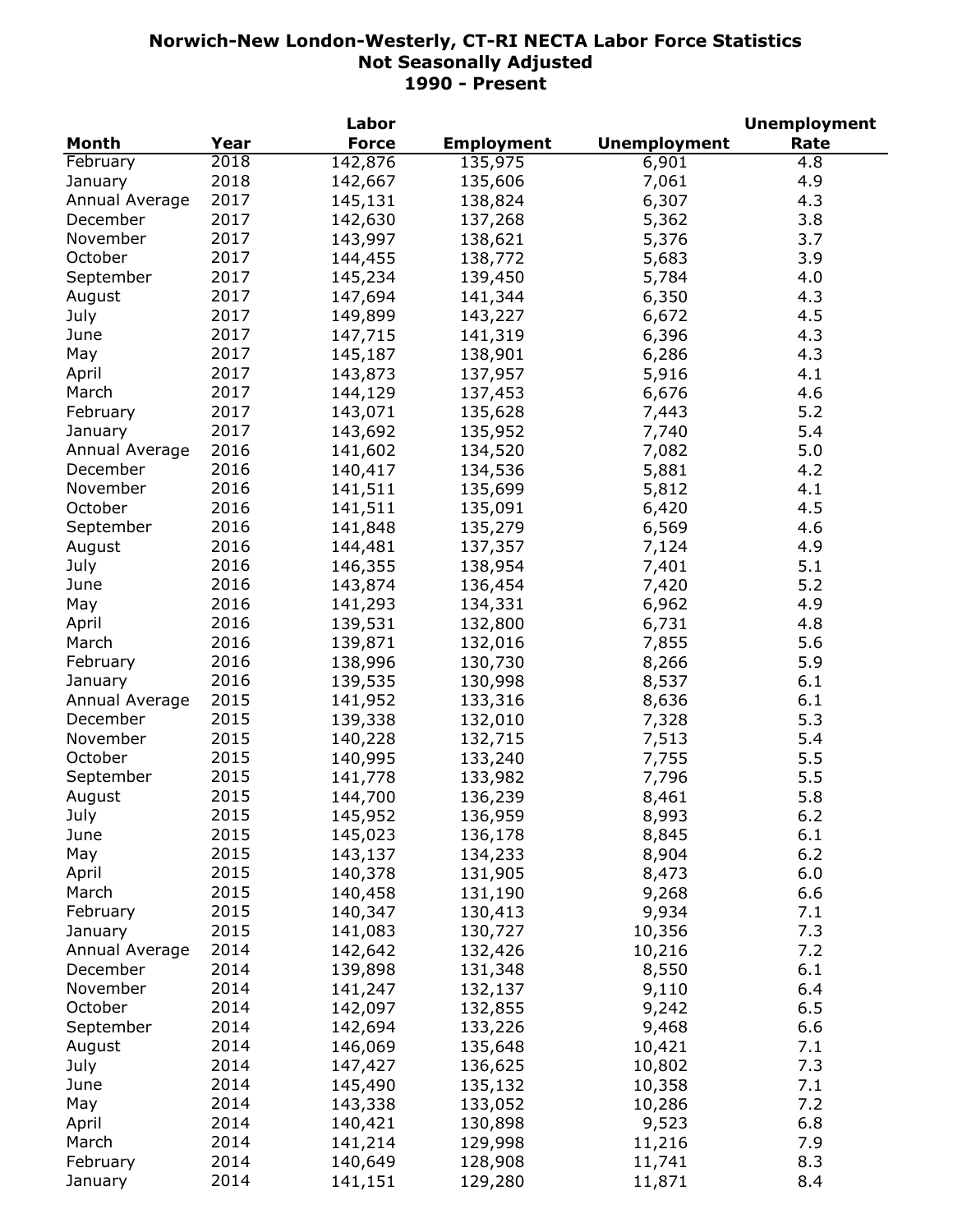|                |      | Labor        |                   |                     | <b>Unemployment</b> |
|----------------|------|--------------|-------------------|---------------------|---------------------|
| <b>Month</b>   | Year | <b>Force</b> | <b>Employment</b> | <b>Unemployment</b> | Rate                |
| Annual Average | 2013 | 143,370      | 130,966           | 12,404              | 8.7                 |
| December       | 2013 | 140,742      | 129,694           | 11,048              | 7.8                 |
| November       | 2013 | 141,341      | 130,205           | 11,136              | 7.9                 |
| October        | 2013 | 141,951      | 129,962           | 11,989              | 8.4                 |
| September      | 2013 | 143,887      | 131,941           | 11,946              | 8.3                 |
| August         | 2013 | 146,166      | 133,738           | 12,428              | 8.5                 |
| July           | 2013 | 148,236      | 135,269           | 12,967              | 8.7                 |
| June           | 2013 | 146,269      | 133,222           | 13,047              | 8.9                 |
| May            | 2013 | 144,248      | 131,712           | 12,536              | 8.7                 |
| April          | 2013 | 141,408      | 129,667           | 11,741              | 8.3                 |
| March          | 2013 | 141,485      | 128,913           | 12,572              | 8.9                 |
| February       | 2013 | 141,580      | 128,326           | 13,254              | 9.4                 |
|                | 2013 |              | 128,947           | 14,186              | 9.9                 |
| January        |      | 143,133      |                   |                     | 9.1                 |
| Annual Average | 2012 | 145,941      | 132,731           | 13,210              |                     |
| December       | 2012 | 142,439      | 129,965           | 12,474              | 8.8                 |
| November       | 2012 | 143,103      | 130,926           | 12,177              | 8.5                 |
| October        | 2012 | 144,786      | 132,053           | 12,733              | 8.8                 |
| September      | 2012 | 145,106      | 132,584           | 12,522              | 8.6                 |
| August         | 2012 | 147,086      | 133,626           | 13,460              | 9.2                 |
| July           | 2012 | 149,343      | 135,345           | 13,998              | 9.4                 |
| June           | 2012 | 148,696      | 135,033           | 13,663              | 9.2                 |
| May            | 2012 | 147,677      | 134,525           | 13,152              | 8.9                 |
| April          | 2012 | 145,340      | 132,530           | 12,810              | 8.8                 |
| March          | 2012 | 145,184      | 131,837           | 13,347              | 9.2                 |
| February       | 2012 | 145,919      | 131,944           | 13,975              | 9.6                 |
| January        | 2012 | 146,606      | 132,398           | 14,208              | 9.7                 |
| Annual Average | 2011 | 149,604      | 135,555           | 14,049              | 9.4                 |
| December       | 2011 | 147,083      | 134,316           | 12,767              | 8.7                 |
| November       | 2011 | 148,469      | 135,699           | 12,770              | 8.6                 |
| October        | 2011 | 148,967      | 135,570           | 13,397              | 9.0                 |
| September      | 2011 | 149,864      | 136,085           | 13,779              | 9.2                 |
| August         | 2011 | 151,959      | 137,725           | 14,234              | 9.4                 |
| July           | 2011 | 153,316      | 138,756           | 14,560              | 9.5                 |
| June           | 2011 | 152,178      | 137,771           | 14,407              | 9.5                 |
| May            | 2011 | 150,210      | 136,229           | 13,981              | 9.3                 |
| April          | 2011 | 148,206      | 134,762           | 13,444              | 9.1                 |
| March          | 2011 | 148,129      | 133,710           | 14,419              | 9.7                 |
| February       | 2011 | 147,932      | 132,730           | 15,202              | 10.3                |
| January        | 2011 | 148,939      | 133,311           | 15,628              | 10.5                |
| Annual Average | 2010 | 150,884      | 136,220           | 14,664              | 9.7                 |
| December       | 2010 | 148,701      | 134,702           | 13,999              | 9.4                 |
| November       | 2010 |              |                   |                     | 9.7                 |
|                |      | 150,248      | 135,736           | 14,512              |                     |
| October        | 2010 | 150,867      | 136,565           | 14,302              | 9.5                 |
| September      | 2010 | 152,191      | 137,866           | 14,325              | 9.4                 |
| August         | 2010 | 154,774      | 139,904           | 14,870              | 9.6                 |
| July           | 2010 | 155,352      | 140,258           | 15,094              | 9.7                 |
| June           | 2010 | 153,234      | 138,671           | 14,563              | 9.5                 |
| May            | 2010 | 151,492      | 136,997           | 14,495              | 9.6                 |
| April          | 2010 | 149,683      | 135,257           | 14,426              | 9.6                 |
| March          | 2010 | 148,328      | 133,328           | 15,000              | 10.1                |
| February       | 2010 | 147,651      | 132,465           | 15,186              | 10.3                |
| January        | 2010 | 148,086      | 132,885           | 15,201              | 10.3                |
| Annual Average | 2009 | 158,811      | 145,991           | 12,820              | 8.1                 |
| December       | 2009 | 155,531      | 142,504           | 13,027              | 8.4                 |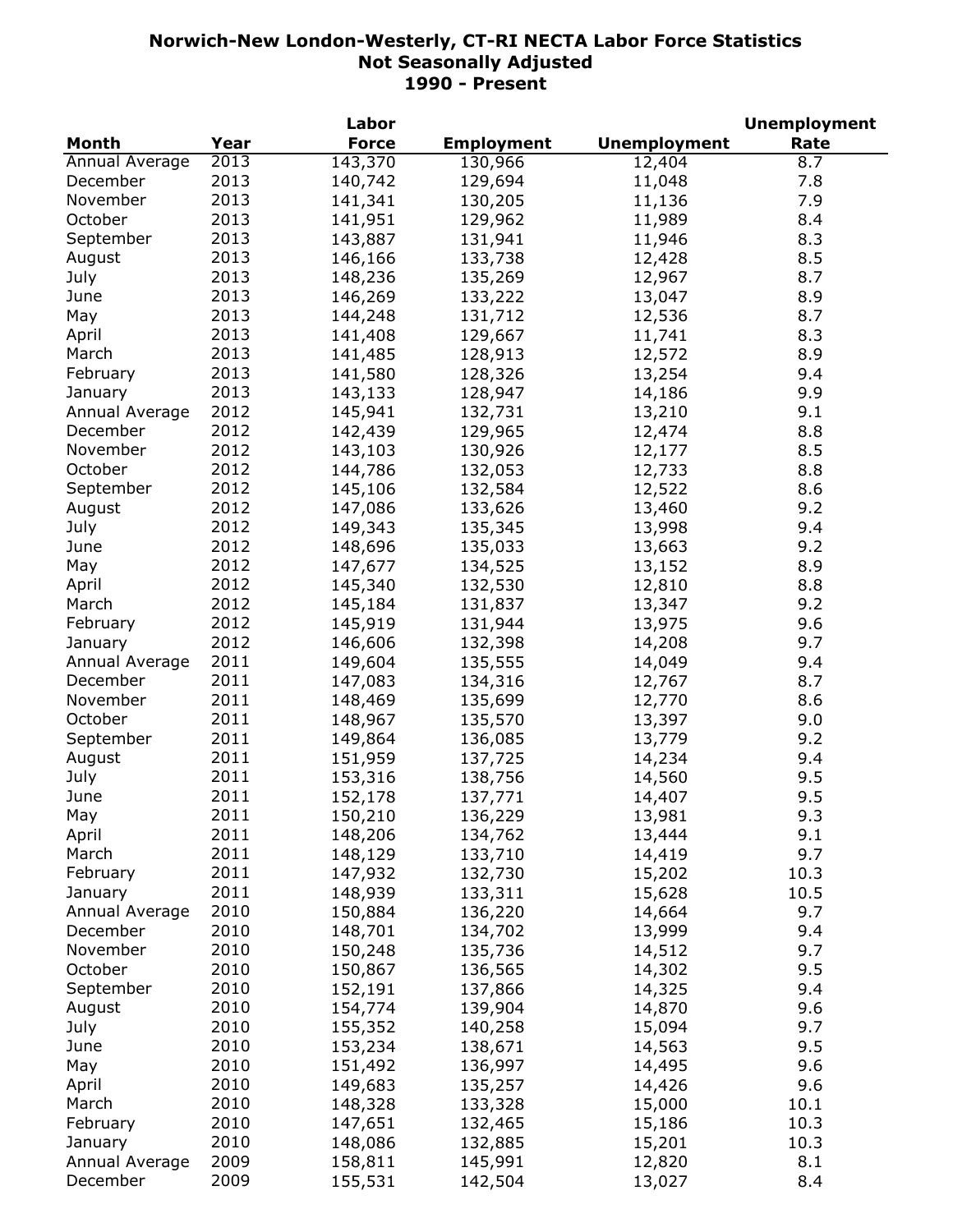|                |      | Labor        |                   |                     | <b>Unemployment</b> |
|----------------|------|--------------|-------------------|---------------------|---------------------|
| <b>Month</b>   | Year | <b>Force</b> | <b>Employment</b> | <b>Unemployment</b> | Rate                |
| November       | 2009 | 157,796      | 144,877           | 12,919              | 8.2                 |
| October        | 2009 | 158,826      | 145,860           | 12,966              | 8.2                 |
| September      | 2009 | 158,686      | 145,912           | 12,774              | 8.0                 |
| August         | 2009 | 162,466      | 149,322           | 13,144              | 8.1                 |
| July           | 2009 | 164,607      | 151,447           | 13,160              | 8.0                 |
| June           | 2009 | 161,600      | 148,702           | 12,898              | 8.0                 |
| May            | 2009 | 158,965      | 146,628           | 12,337              | 7.8                 |
| April          | 2009 | 156,662      | 144,660           | 12,002              | 7.7                 |
| March          | 2009 | 157,051      | 144,384           | 12,667              | 8.1                 |
| February       | 2009 | 156,364      | 143,255           | 13,109              | 8.4                 |
| January        | 2009 | 157,171      | 144,336           | 12,835              | 8.2                 |
| Annual Average | 2008 | 158,210      | 149,362           | 8,848               | 5.6                 |
| December       | 2008 | 157,302      | 146,898           | 10,404              | 6.6                 |
| November       | 2008 | 158,362      | 148,526           | 9,836               | 6.2                 |
| October        | 2008 | 159,229      | 149,971           | 9,258               | 5.8                 |
|                | 2008 |              |                   |                     |                     |
| September      |      | 159,053      | 149,839           | 9,214               | 5.8                 |
| August         | 2008 | 162,487      | 152,813           | 9,674               | 6.0                 |
| July           | 2008 | 163,852      | 154,341           | 9,511               | 5.8                 |
| June           | 2008 | 160,980      | 152,091           | 8,889               | 5.5                 |
| May            | 2008 | 158,886      | 150,586           | 8,300               | 5.2                 |
| April          | 2008 | 155,437      | 148,325           | 7,112               | 4.6                 |
| March          | 2008 | 153,714      | 145,918           | 7,796               | 5.1                 |
| February       | 2008 | 153,830      | 145,882           | 7,948               | 5.2                 |
| January        | 2008 | 155,382      | 147,152           | 8,230               | 5.3                 |
| Annual Average | 2007 | 155,652      | 149,034           | 6,618               | 4.3                 |
| December       | 2007 | 154,630      | 147,968           | 6,662               | 4.3                 |
| November       | 2007 | 155,587      | 149,105           | 6,482               | 4.2                 |
| October        | 2007 | 155,779      | 149,479           | 6,300               | 4.0                 |
| September      | 2007 | 156,584      | 150,192           | 6,392               | 4.1                 |
| August         | 2007 | 159,512      | 152,819           | 6,693               | 4.2                 |
| July           | 2007 | 160,291      | 153,258           | 7,033               | 4.4                 |
| June           | 2007 | 157,276      | 150,762           | 6,514               | 4.1                 |
| May            | 2007 | 154,822      | 148,599           | 6,223               | 4.0                 |
| April          | 2007 | 152,421      | 146,567           | 5,854               | 3.8                 |
| March          | 2007 | 153,827      | 147,347           | 6,480               | 4.2                 |
| February       | 2007 | 152,881      | 145,726           | 7,155               | 4.7                 |
| January        | 2007 | 154,212      | 146,580           | 7,632               | 4.9                 |
| Annual Average | 2006 | 154,252      | 147,689           | 6,563               | 4.3                 |
| December       | 2006 | 154,055      | 148,252           | 5,803               | 3.8                 |
| November       | 2006 | 153,786      | 147,863           | 5,923               | 3.9                 |
| October        | 2006 | 153,765      | 148,148           | 5,617               | 3.7                 |
| September      | 2006 | 154,278      | 148,093           | 6,185               | 4.0                 |
| August         | 2006 | 158,331      | 151,639           | 6,692               | 4.2                 |
| July           | 2006 | 158,991      | 151,915           | 7,076               | 4.5                 |
| June           | 2006 | 155,719      | 148,934           | 6,785               | 4.4                 |
| May            | 2006 | 153,962      | 147,357           | 6,605               | 4.3                 |
| April          | 2006 | 152,524      | 146,238           | 6,286               | 4.1                 |
| March          | 2006 | 151,458      | 144,581           | 6,877               | 4.5                 |
| February       | 2006 |              |                   |                     | 4.9                 |
|                |      | 151,634      | 144,197           | 7,437               |                     |
| January        | 2006 | 152,529      | 145,055           | 7,474               | 4.9                 |
| Annual Average | 2005 | 152,270      | 145,484           | 6,786               | 4.5                 |
| December       | 2005 | 152,463      | 146,340           | 6,123               | 4.0                 |
| November       | 2005 | 152,424      | 145,818           | 6,606               | 4.3                 |
| October        | 2005 | 152,847      | 146,619           | 6,228               | 4.1                 |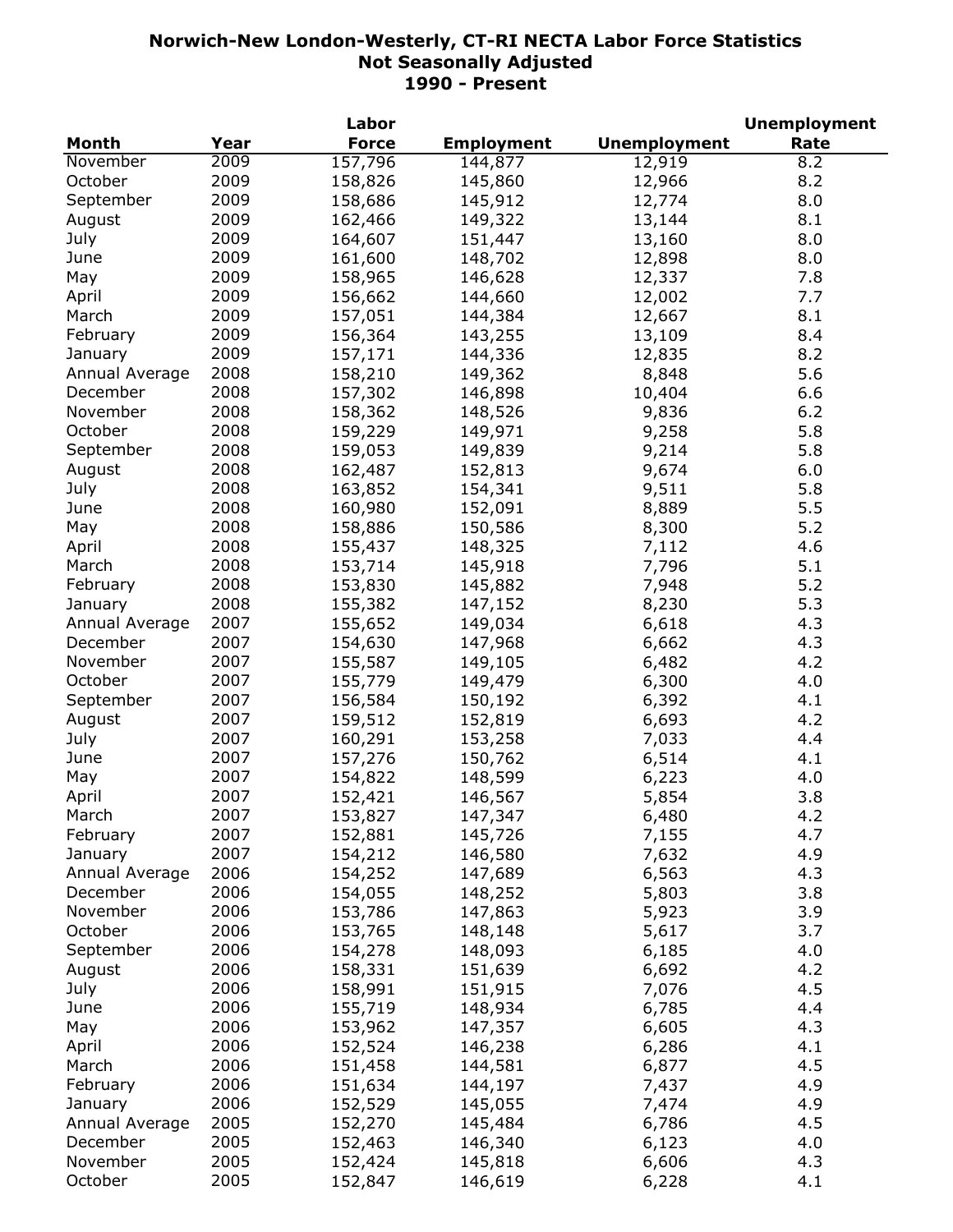|                |      | Labor        |                   |                     | <b>Unemployment</b> |
|----------------|------|--------------|-------------------|---------------------|---------------------|
| <b>Month</b>   | Year | <b>Force</b> | <b>Employment</b> | <b>Unemployment</b> | Rate                |
| September      | 2005 | 153,187      | 146,592           | 6,595               | 4.3                 |
| August         | 2005 | 157,058      | 150,184           | 6,874               | 4.4                 |
| July           | 2005 | 157,333      | 150,062           | 7,271               | 4.6                 |
| June           | 2005 | 153,753      | 146,719           | 7,034               | 4.6                 |
| May            | 2005 | 151,969      | 145,327           | 6,642               | 4.4                 |
| April          | 2005 | 150,004      | 143,809           | 6,195               | 4.1                 |
| March          | 2005 | 149,361      | 142,356           | 7,005               | 4.7                 |
| February       | 2005 | 148,179      | 140,721           | 7,458               | 5.0                 |
| January        | 2005 | 148,661      | 141,266           | 7,395               | 5.0                 |
| Annual Average | 2004 | 149,848      | 142,865           | 6,983               | 4.7                 |
| December       | 2004 | 148,787      | 142,899           | 5,888               | 4.0                 |
| November       |      |              |                   |                     |                     |
|                | 2004 | 149,195      | 143,049           | 6,146               | 4.1                 |
| October        | 2004 | 148,706      | 142,562           | 6,144               | 4.1                 |
| September      | 2004 | 149,904      | 143,545           | 6,359               | 4.2                 |
| August         | 2004 | 153,381      | 146,492           | 6,889               | 4.5                 |
| July           | 2004 | 155,324      | 147,858           | 7,466               | 4.8                 |
| June           | 2004 | 152,061      | 144,662           | 7,399               | 4.9                 |
| May            | 2004 | 149,419      | 142,419           | 7,000               | 4.7                 |
| April          | 2004 | 147,447      | 140,778           | 6,669               | 4.5                 |
| March          | 2004 | 147,467      | 139,709           | 7,758               | 5.3                 |
| February       | 2004 | 147,819      | 139,996           | 7,823               | 5.3                 |
| January        | 2004 | 148,667      | 140,410           | 8,257               | 5.6                 |
| Annual Average | 2003 | 150,666      | 143,416           | 7,250               | 4.8                 |
| December       | 2003 | 148,618      | 142,332           | 6,286               | 4.2                 |
| November       | 2003 | 149,514      | 142,671           | 6,843               | 4.6                 |
| October        | 2003 | 149,846      | 143,126           | 6,720               | 4.5                 |
| September      | 2003 | 150,484      | 143,498           | 6,986               | 4.6                 |
| August         | 2003 | 154,158      | 146,709           | 7,449               | 4.8                 |
| July           | 2003 | 155,749      | 147,822           | 7,927               | 5.1                 |
| June           | 2003 | 153,962      | 146,132           | 7,830               | 5.1                 |
| May            | 2003 | 150,569      | 143,412           | 7,157               | 4.8                 |
| April          | 2003 | 148,736      | 141,841           | 6,895               | 4.6                 |
| March          | 2003 | 148,684      | 141,307           | 7,377               | 5.0                 |
| February       | 2003 | 148,779      | 141,079           | 7,700               | 5.2                 |
| January        | 2003 | 148,893      | 141,060           | 7,833               | 5.3                 |
| Annual Average | 2002 | 148,557      | 142,645           | 5,912               | 4.0                 |
| December       | 2002 | 147,977      | 141,732           | 6,245               | 4.2                 |
| November       | 2002 | 149,273      | 142,687           | 6,586               | 4.4                 |
| October        | 2002 |              |                   |                     | 4.1                 |
|                | 2002 | 149,696      | 143,536           | 6,160               |                     |
| September      |      | 149,790      | 143,791           | 5,999               | 4.0                 |
| August         | 2002 | 153,730      | 147,220           | 6,510               | 4.2                 |
| July           | 2002 | 154,426      | 147,653           | 6,773               | 4.4                 |
| June           | 2002 | 149,513      | 143,316           | 6,197               | 4.1                 |
| May            | 2002 | 147,241      | 141,745           | 5,496               | 3.7                 |
| April          | 2002 | 145,261      | 140,090           | 5,171               | 3.6                 |
| March          | 2002 | 145,760      | 140,588           | 5,172               | 3.5                 |
| February       | 2002 | 145,288      | 140,044           | 5,244               | 3.6                 |
| January        | 2002 | 144,730      | 139,335           | 5,395               | 3.7                 |
| Annual Average | 2001 | 142,508      | 138,659           | 3,849               | 2.7                 |
| December       | 2001 | 145,203      | 141,575           | 3,628               | 2.5                 |
| November       | 2001 | 145,131      | 141,345           | 3,786               | 2.6                 |
| October        | 2001 | 145,239      | 141,668           | 3,571               | 2.5                 |
| September      | 2001 | 143,538      | 140,035           | 3,503               | 2.4                 |
| August         | 2001 | 145,924      | 141,863           | 4,061               | 2.8                 |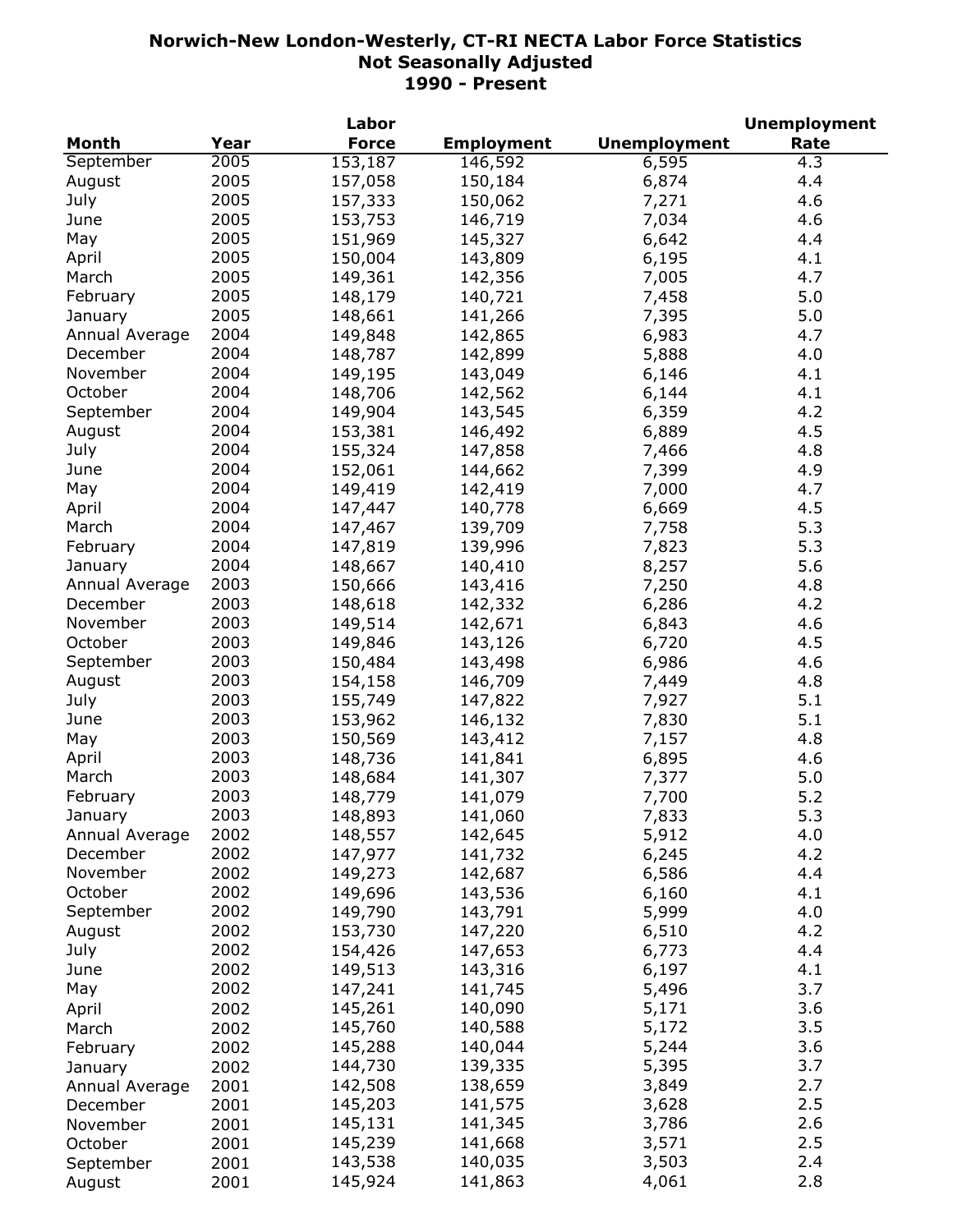|                |      | Labor        |                   |                     | <b>Unemployment</b> |
|----------------|------|--------------|-------------------|---------------------|---------------------|
| Month          | Year | <b>Force</b> | <b>Employment</b> | <b>Unemployment</b> | Rate                |
| July           | 2001 | 147,183      | 142,707           | 4,476               | 3.0                 |
| June           | 2001 | 142,813      | 138,666           | 4,147               | 2.9                 |
| May            | 2001 | 140,169      | 136,597           | 3,572               | 2.5                 |
| April          | 2001 | 138,872      | 135,473           | 3,399               | 2.4                 |
| March          | 2001 | 138,525      | 134,687           | 3,838               | 2.8                 |
| February       | 2001 | 138,493      | 134,407           | 4,086               | 3.0                 |
| January        | 2001 | 139,003      | 134,886           | 4,117               | 3.0                 |
| Annual Average | 2000 | 140,565      | 137,408           | 3,157               | 2.2                 |
| December       | 2000 | 138,697      | 136,420           | 2,277               | 1.6                 |
| November       | 2000 | 138,903      | 136,314           | 2,589               | 1.9                 |
|                |      | 139,259      | 136,842           | 2,417               | 1.7                 |
| October        | 2000 | 138,674      | 136,035           | 2,639               | 1.9                 |
| September      | 2000 |              |                   |                     |                     |
| August         | 2000 | 145,189      | 142,021           | 3,168               | 2.2                 |
| July           | 2000 | 146,360      | 142,930           | 3,430               | 2.3                 |
| June           | 2000 | 143,195      | 139,849           | 3,346               | 2.3                 |
| May            | 2000 | 140,918      | 137,755           | 3,163               | 2.2                 |
| April          | 2000 | 139,209      | 136,392           | 2,817               | 2.0                 |
| March          | 2000 | 138,880      | 135,347           | 3,533               | 2.5                 |
| February       | 2000 | 138,390      | 134,139           | 4,251               | 3.1                 |
| January        | 2000 | 139,109      | 134,856           | 4,253               | 3.1                 |
| Annual Average | 1999 | 144,725      | 140,879           | 3,846               | 2.7                 |
| December       | 1999 | 143,962      | 141,052           | 2,910               | 2.0                 |
| November       | 1999 | 144,126      | 140,811           | 3,315               | 2.3                 |
| October        | 1999 | 144,487      | 141,210           | 3,277               | 2.3                 |
| September      | 1999 | 144,254      | 140,672           | 3,582               | 2.5                 |
| August         | 1999 | 149,123      | 145,264           | 3,859               | 2.6                 |
| July           | 1999 | 149,794      | 145,376           | 4,418               | 2.9                 |
| June           | 1999 | 147,031      | 143,029           | 4,002               | 2.7                 |
| May            | 1999 | 144,196      | 140,634           | 3,562               | 2.5                 |
| April          | 1999 | 142,341      | 138,795           | 3,546               | 2.5                 |
| March          | 1999 | 142,193      | 138,222           | 3,971               | 2.8                 |
| February       | 1999 | 142,007      | 137,284           | 4,723               | 3.3                 |
| January        | 1999 | 143,185      | 138,203           | 4,982               | 3.5                 |
| Annual Average | 1998 | 143,274      | 137,921           | 5,353               | 3.7                 |
| December       | 1998 | 141,003      | 137,642           | 3,361               | 2.4                 |
|                | 1998 | 141,879      | 137,933           | 3,946               | 2.8                 |
| November       |      | 141,883      | 137,637           | 4,246               | 3.0                 |
| October        | 1998 | 143,037      | 138,382           | 4,655               | 3.3                 |
| September      | 1998 | 147,394      | 142,323           | 5,071               | 3.4                 |
| August         | 1998 |              |                   |                     | 3.9                 |
| July           | 1998 | 148,476      | 142,676           | 5,800               |                     |
| June           | 1998 | 146,168      | 140,331           | 5,837               | 4.0                 |
| May            | 1998 | 142,998      | 137,522           | 5,476               | 3.8                 |
| April          | 1998 | 140,446      | 135,015           | 5,431               | 3.9                 |
| March          | 1998 | 141,911      | 135,514           | 6,397               | 4.5                 |
| February       | 1998 | 141,462      | 134,621           | 6,841               | 4.8                 |
| January        | 1998 | 142,627      | 135,457           | 7,170               | 5.0                 |
| Annual Average | 1997 | 146,082      | 138,689           | 7,393               | 5.1                 |
| December       | 1997 | 142,853      | 137,117           | 5,736               | 4.0                 |
| November       | 1997 | 144,621      | 138,368           | 6,253               | 4.3                 |
| October        | 1997 | 145,044      | 138,496           | 6,548               | 4.5                 |
| September      | 1997 | 145,963      | 138,927           | 7,036               | 4.8                 |
| August         | 1997 | 151,389      | 143,948           | 7,441               | 4.9                 |
| July           | 1997 | 153,380      | 145,582           | 7,798               | 5.1                 |
| June           | 1997 | 150,466      | 142,361           | 8,105               | 5.4                 |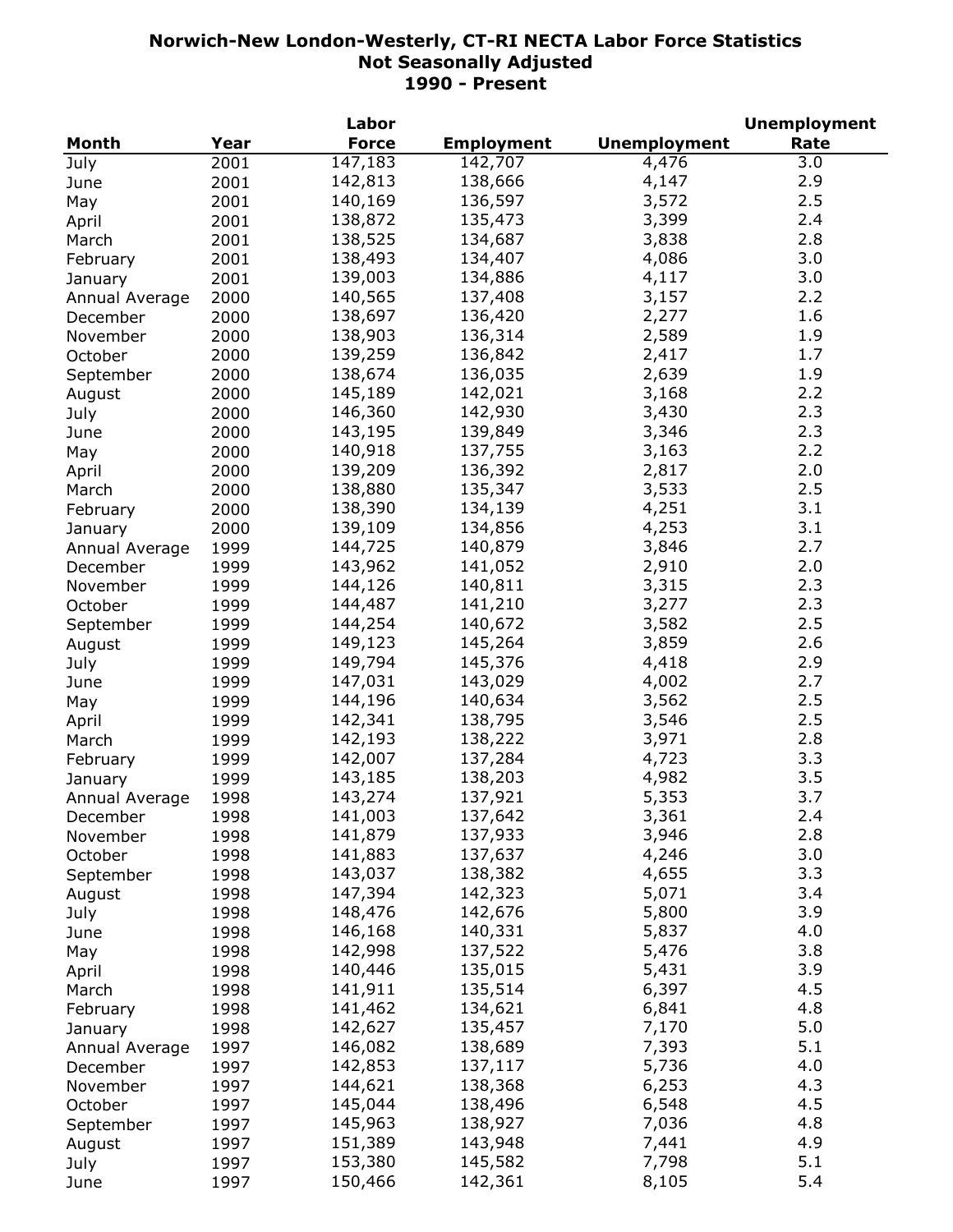|                |      | Labor        |                   |                     | <b>Unemployment</b> |
|----------------|------|--------------|-------------------|---------------------|---------------------|
| Month          | Year | <b>Force</b> | <b>Employment</b> | <b>Unemployment</b> | Rate                |
| May            | 1997 | 146, 076     | 138,404           | 7,672               | 5.3                 |
| April          | 1997 | 143,373      | 136,521           | 6,852               | 4.8                 |
| March          | 1997 | 143,292      | 135,509           | 7,783               | 5.4                 |
| February       | 1997 | 142,741      | 134,330           | 8,411               | 5.9                 |
| January        | 1997 | 143,789      | 134,709           | 9,080               | 6.3                 |
| Annual Average | 1996 | 143,613      | 136,188           | 7,425               | 5.2                 |
| December       | 1996 | 143,166      | 135,808           | 7,358               | 5.1                 |
| November       | 1996 | 144,167      | 136,353           | 7,814               | 5.4                 |
| October        | 1996 | 145,767      | 138,310           | 7,457               | 5.1                 |
|                |      | 142,183      | 135,026           | 7,157               | 5.0                 |
| September      | 1996 |              |                   |                     | 5.0                 |
| August         | 1996 | 147,320      | 139,914           | 7,406               |                     |
| July           | 1996 | 149,651      | 141,720           | 7,931               | 5.3                 |
| June           | 1996 | 147,038      | 139,959           | 7,079               | 4.8                 |
| May            | 1996 | 143,914      | 136,788           | 7,126               | 5.0                 |
| April          | 1996 | 140,950      | 134,122           | 6,828               | 4.8                 |
| March          | 1996 | 140,197      | 133,013           | 7,184               | 5.1                 |
| February       | 1996 | 139,031      | 131,273           | 7,758               | 5.6                 |
| January        | 1996 | 139,973      | 131,970           | 8,003               | 5.7                 |
| Annual Average | 1995 | 142,788      | 135,631           | 7,157               | 5.0                 |
| December       | 1995 | 140,312      | 134,297           | 6,015               | 4.3                 |
| November       | 1995 | 141,573      | 135,181           | 6,392               | 4.5                 |
| October        | 1995 | 142,053      | 135,532           | 6,521               | 4.6                 |
| September      | 1995 | 143,050      | 135,896           | 7,154               | 5.0                 |
| August         | 1995 | 148,017      | 140,365           | 7,652               | 5.2                 |
| July           | 1995 | 149,415      | 141,285           | 8,130               | 5.4                 |
| June           | 1995 | 145,562      | 137,893           | 7,669               | 5.3                 |
| May            | 1995 | 141,952      | 134,837           | 7,115               | 5.0                 |
| April          | 1995 | 140,894      | 133,879           | 7,015               | 5.0                 |
| March          | 1995 | 140,568      | 133,588           | 6,980               | 5.0                 |
| February       | 1995 | 140,088      | 132,513           | 7,575               | 5.4                 |
| January        | 1995 | 139,972      | 132,303           | 7,669               | 5.5                 |
| Annual Average | 1994 | 141,857      | 134,637           | 7,220               | 5.1                 |
| December       | 1994 | 139,918      | 133,750           | 6,168               | 4.4                 |
| November       | 1994 | 140,742      | 134,055           | 6,687               | 4.8                 |
| October        | 1994 | 141,090      | 134,700           | 6,390               | 4.5                 |
|                | 1994 | 141,706      | 134,934           | 6,772               | 4.8                 |
| September      | 1994 | 146,333      | 138,989           | 7,344               | 5.0                 |
| August         |      |              | 139,705           | 7,826               | 5.3                 |
| July           | 1994 | 147,531      | 138,451           |                     | 5.1                 |
| June           | 1994 | 145,965      |                   | 7,514               |                     |
| May            | 1994 | 141,541      | 134,538           | 7,003               | 4.9                 |
| April          | 1994 | 139,644      | 132,691           | 6,953               | 5.0                 |
| March          | 1994 | 138,971      | 131,685           | 7,286               | 5.2                 |
| February       | 1994 | 139,224      | 131,107           | 8,117               | 5.8                 |
| January        | 1994 | 139,620      | 131,037           | 8,583               | 6.1                 |
| Annual Average | 1993 | 141,089      | 132,662           | 8,427               | 6.0                 |
| December       | 1993 | 139,037      | 131,992           | 7,045               | 5.1                 |
| November       | 1993 | 139,632      | 132,305           | 7,327               | 5.2                 |
| October        | 1993 | 140,510      | 133,050           | 7,460               | 5.3                 |
| September      | 1993 | 142,007      | 134,833           | 7,174               | 5.1                 |
| August         | 1993 | 146,181      | 138,364           | 7,817               | 5.3                 |
| July           | 1993 | 147,013      | 138,108           | 8,905               | 6.1                 |
| June           | 1993 | 143,976      | 135,107           | 8,869               | $6.2$               |
| May            | 1993 | 140,128      | 131,913           | 8,215               | 5.9                 |
| April          | 1993 | 138,631      | 129,936           | 8,695               | 6.3                 |